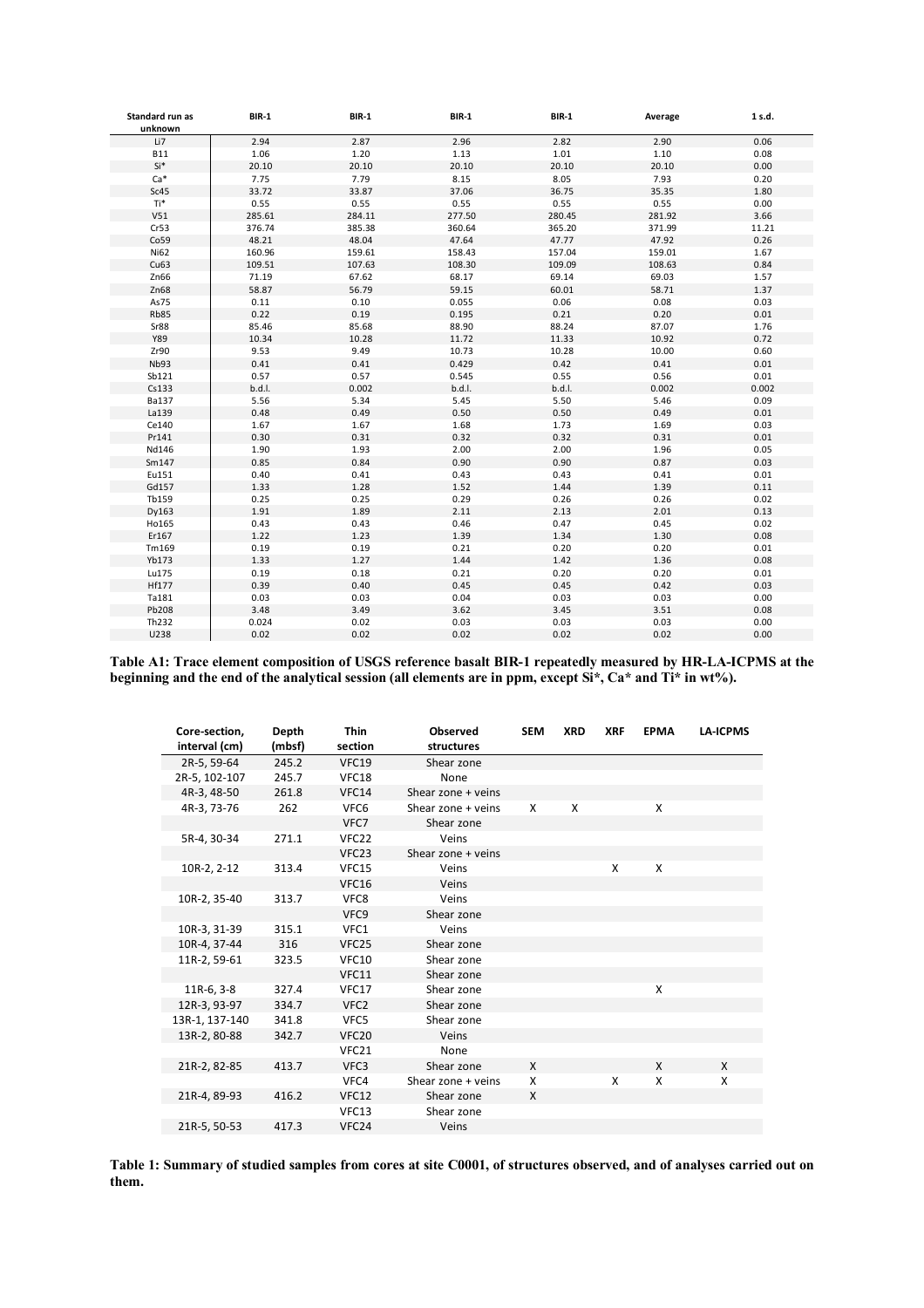| Core-Section. | Depth  | <b>Thin</b>       | <b>Structures</b>     | <b>Vol% Pyrite</b> | Vol% Pyrite in           | <b>Vol% Pyrite</b> |
|---------------|--------|-------------------|-----------------------|--------------------|--------------------------|--------------------|
| interval (cm) | (mbsf) | section           | analyzed              | in matrix          | shear zones              | in veins           |
| 2R-5, 59-64   | 245.2  | VFC19             | Shear zone            | 0.24               | 0.39                     |                    |
| 2R-5, 102-107 | 245.7  | VFC18             | None                  | 0.12               |                          |                    |
| 4R-3, 48-50   | 261.8  | VFC14             | Veins                 | 0.08               | $\overline{\phantom{a}}$ | 0.12               |
| 4R-3, 73-76   | 262    | VFC6              | Shear zone<br>+ veins | 0.45               | 0.23                     | 0.82               |
|               |        | VFC7              | Shear zone            | 0.12               | 0.050                    |                    |
| 5R-4, 30-34   | 271.1  | VFC <sub>22</sub> | Veins                 | 0.23               |                          | 0.82               |
|               |        | VFC23             | Shear zone<br>+ veins | 0.08               | 0.08                     | 1.26               |
| 10R-2, 2-12   | 313.4  | VFC15             | Veins                 | 0.03               |                          | 0.08               |
|               |        | <b>VFC16</b>      | Veins                 | 0.04               | $\overline{\phantom{a}}$ | 0.16               |
| 10R-2, 35-40  | 313.7  | VFC8              | Veins                 | 0.17               |                          | 0.29               |
|               |        | VFC9              | Shear zone            | 0.06               | 0.04                     |                    |
| 10R-3, 31-39  | 315.1  | VFC1              | Veins                 | 0.06               |                          | 0.89               |
| 10R-4, 37-44  | 316    | VFC <sub>25</sub> | Shear zone            | 0.05               | 0.37                     |                    |
| 11R-2, 59-61  | 323.5  | <b>VFC10</b>      | Shear zone            | 0.06               | 0.14                     |                    |
|               |        | VFC11             | Shear zone            | 0.17               | 0.05                     |                    |
| $11R-6, 3-8$  | 327.4  | VFC17             | Shear zone            | 0.05               | 0.07                     |                    |
| 12R-3, 93-97  | 334.7  | VFC <sub>2</sub>  | Shear zone            | 0.04               | 0.05                     |                    |

**Table 2: Modal proportions of pyrite in deformation bands (shear zones and veins) and in their host matrix deduced from the analysis of optical microscopic pictures.**